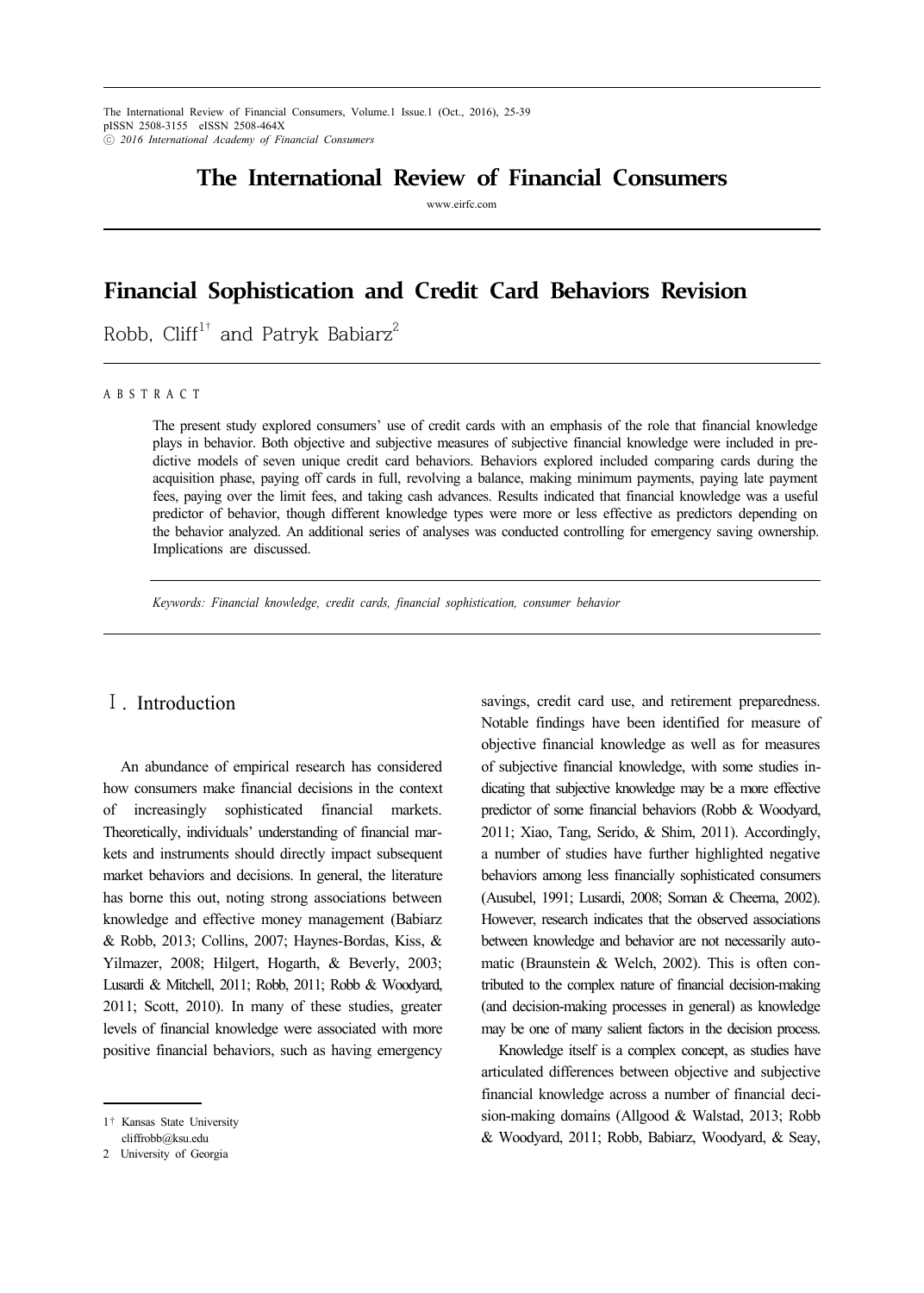2015; Xiao et al., 2011). Some research has indicated that subjective knowledge may be more important as a predictor of certain financial behaviors (Robb & Woodyard, 2011; Xiao et al., 2011). However, more recent studies have considered adjusting the empirical model to account for objective knowledge relative to one's subjective knowledge to provide a more nuanced picture of financial sophistication as it relates to behaviors (Allgood & Walstad, 2013; Robb et al., 2015; Xiao, Chen, & Chen, 2014).

## Ⅱ. Review of Literature and Theoretical Background

Credit card utilization has long been a topic of interest to researchers and policy makers in the area of consumer finance, due not only to their ubiquity (Stango & Zinman, 2009), but also for the size of the industry, as revolving consumer debt was over \$937 billion based on data from the Federal Reserve (2016). There is a strong body of research detailing connections between financial knowledge and credit card use, particularly among college student populations (Borden et al., 2008; Chen & Volpe, 1998; Cude et al., 2006; Robb, 2011; Robb & Sharpe, 2009; Xiao et al., 2011). Much of this interest was driven by exponential growth of credit cards among college students, though recent trends indicate changing patterns of credit card use and ownership in the wake of the CARD Act (2009). Interestingly, data from earlier studies of financial literacy suggest that college students are not much different from other adult populations (Braunsberger, Lucas, & Roach, 2004).

A number of studies have explored the connection between financial knowledge and credit card behavior among samples of the adult population (Allgood & Walstad, 2013; Gross & Souleles, 2002; Heidhues & Koszegi, 2010; Mottola, 2012; Ricaldi, 2015). Gross and Souleles (2002) raised the question of whether credit card balances were not more often reflective of behavioral rather than liquidity issues. In effect, naïve consumers might be inclined to rely on credit cards more easily, even in cases where alternative (possibly less costly) resources exist to meet a given need. This argument has found some support in later studies, as less sophisticated (less literate, or naïve) consumers have been noted as being more likely to over-borrow and to subsequently pay penalties (Heidhues & Koszegi, 2010). Ricaldi (2015) identified less knowledgeable consumers as being more likely to be solvent revolvers (or those having available funds that could be applied to revolving debt). In an exploration of gender differences in financial literacy, Mottola (2012) also noted significant differences in credit card use habits based on financial knowledge when comparing males and females. Data indicated that observed gender-based differences in credit card use might be explained by knowledge differentials, and that literacy improvements may result in more profound changes for women.

One of the most comprehensive analyses of credit card use behavior among adults in the United States was conducted by Allgood & Walstad (2013), as they identified five separate credit card behaviors: always paying a card balance in full; revolving a balance; making only the minimum payment; late payment fees; and over the limit fees. In addition to exploring a number of credit card habits, the authors took advantage of the fact that the 2009 National Financial Capability Study (NFCS) offered two separate measure of financial literacy. Whereas some of the questions dealt with objective financial knowledge, there was also a question designed to assess individuals' subjective financial literacy. Findings from the combined measure of financial knowledge indicated significant behavioral differences among the four groupings, with the most dramatic differences noted when those in the high objective-high subjective category were compared with those in the low objective-low subjective category.

The present paper is strongly influenced by the previous work of Allgood and Walstad (2013) and Robb et al. (2015). Utilizing the first (2009) and second (2012) waves of the NFCS, six (6) core credit card behaviors are analyzed along with a measure of individuals' search behavior. In addition to the five behaviors explored by Allgood and Walstad (2013), we consider consumer utilization of the cash advance feature. Allgood and Walstad (2013) argued that cash advance behavior is distinct from other credit card behaviors and may not be as influenced by consumers' financial knowledge (and thus exempt from their study). Cash advances are often needed in times when cash is short and a need is immediate, much like title loans or payday loans (though this feature may often be less costly than these alternatives based on annualized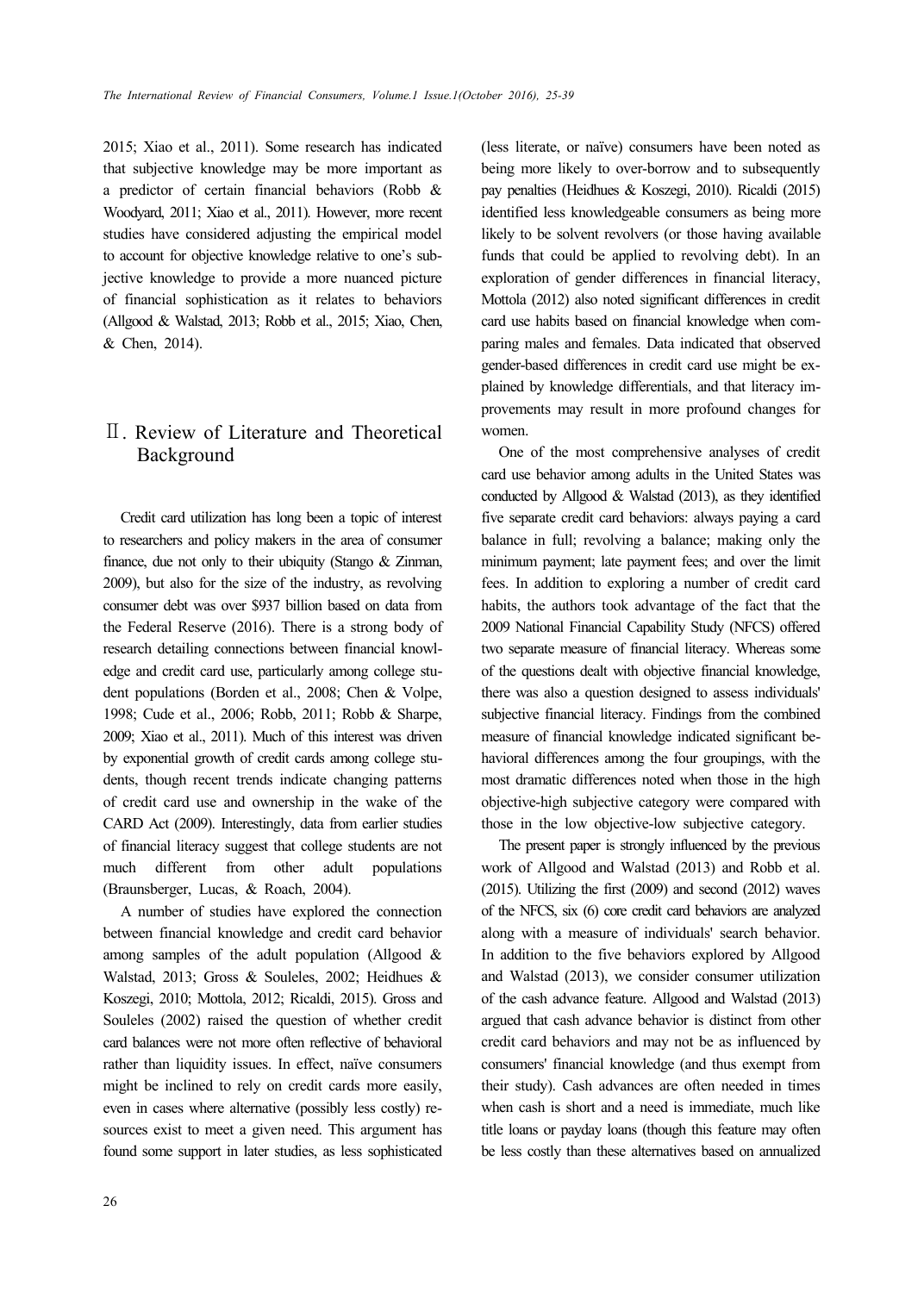percentage). Work by Robb et al. (2015) indicated that financial knowledge is strongly related to these borrowing behaviors, particularly when controlling for financial sophistication and objective need. For example, individuals who scored low on the objective knowledge measure but high on the subjective measure (classified as over-confident in their financial knowledge) were far more likely than even the least sophisticated consumers (those scoring low in both knowledge dimensions) to utilize payday loans or other high cost borrowing alternatives in the market. This effect was magnified when individuals' objective need for financial relief was assessed, as overconfident consumers who reported having an emergency fund were even more likely to report utilization of alternative financial services. The present paper includes cash advance behavior in light of these previous findings on overconfidence, as similar mechanisms are hypothesized to be at work. The concept of objective need is further explored with other credit card behaviors as a part of this work, as a series of models were run controlling for emergency fund ownership.

The present analysis also adds a dimension of consumer activity related to credit card acquisition. The question of whether consumers made comparisons when searching for their most recent card assessed the degree to which consumers were aware of product differences in credit markets, and is somewhat suggestive of overall willingness to engage in search activities in financial markets. Since consumers in America experienced a different economic climate in 2012 relative to 2009 (the year of the first survey wave and the focus of previous research on credit card behavior), data from the two periods can be compared to assess whether the link between knowledge and behavior appears to be generally consistent across the two waves of data (data are not longitudinal so it is not possible to examine the consistency for actual respondents from 2009 to 2012).

Assumptions regarding how consumers interact with their environment are an important component for consideration here. Under the Neoclassical economic framework, consumers are utility maximizers who effectively weigh all relevant costs and benefits when making choices. Thus, use of credit cards is a reflection of this maximization process, and decisions to revolve occur in cases where cards are truly the most efficient (or least cost) option available to consumers. Late payment or over the limit penalties are theoretically reflective of true need. This framework assumes perfect information on the part of consumers, and some theorists have challenged this assertion in recent years in favor of a more forgiving definition of rationality (Simon, 2000). Under a framework of "bounded" rationality, consumers remain forward-looking utility maximizers, but may be hindered in terms of their available knowledge, mental processing ability, or outcome expectations. Individual knowledge becomes an extremely relevant factor in this framework. Credit card decisions are further complicated by timing factors, as individuals must make reasonable forecasts of future resources and utility to effectively utilize these tools. The present study considers card use decisions in the context of bounded consumer rationality, acknowledging that different levels of knowledge may be an influential factor for consumer behaviors. Prior research has raised issues regarding how credit cards might prove challenging for more naïve consumers, as less sophisticated users may be inclined to greater levels of consumption (Feinberg, 1986) or view credit limits as an implicit signal of what is affordable (Soman & Cheema, 2002). Based on the previous findings from the credit card literature and assumptions of bounded rationality, the following hypothesis was considered:

Hypothesis 1: More knowledgeable consumers (defined as those scoring high the objective measure) will demonstrate more favorable credit card behaviors relative to less knowledgeable consumers.

As noted in the review of literature, objective knowledge is but one component of the decision making process. Previous research incorporating subjective financial knowledge indicated that peoples' self-assessment of what they know can have strong predictive power in analyses of financial behavior. Based on these findings, the following hypothesis was developed:

Hypothesis 2: More confident consumers (those scoring high on the subjective measure) will demonstrate more favorable credit card behaviors relative to less confident consumers.

In many cases, the first two hypotheses are limited in that they only approach each dimension of financial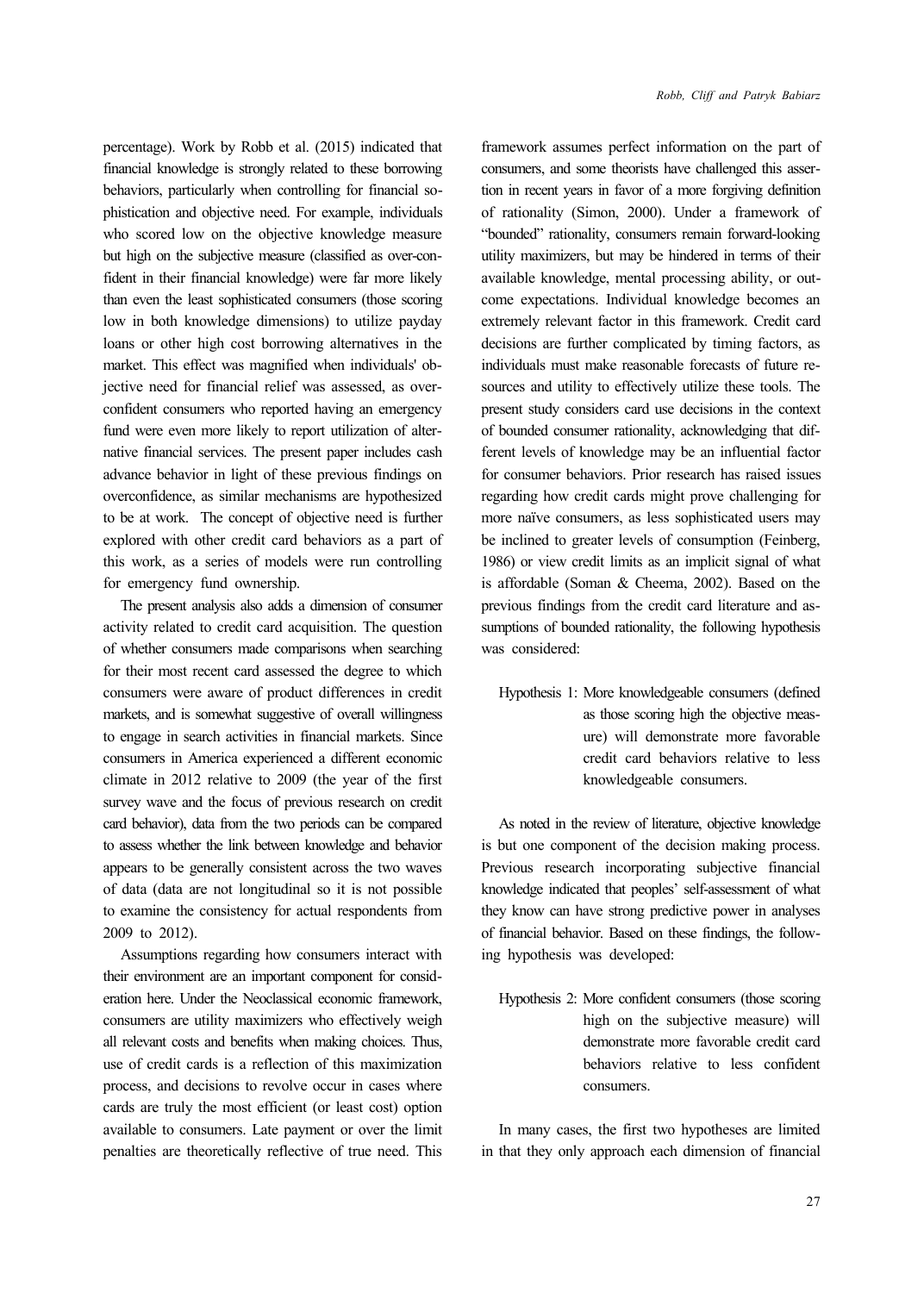knowledge separately. More recent studies have indicated that the dynamic relationship between the two is worth exploring in more detail, as the real impact of high objective knowledge may be influenced by the level of one's subjective knowledge and vice versa. Previous studies have noted particularly concerning findings among consumers who have low levels of objective knowledge, but high levels of subjective knowledge (over-confident). As a result, the following hypotheses were postulated:

- Hypothesis 3: Consumers scoring high on the measure of subjective knowledge and low on the measure of objective knowledge will demonstrate less favorable credit card behaviors relative to the least sophisticated consumers (those scoring low on both measures).
- Hypothesis 4: More financially sophisticated consumers (defined as those scoring high on both knowledge measures) will demonstrate more favorable credit card behaviors, ceteris paribus.

## Ⅲ. Data and Method

Data for the present analysis were taken from the 2009 and 2012 NFCS state-by-state surveys sponsored by the United States' Financial Industry Regulatory Authority (FINRA) Investor Education Foundation. Each of the survey waves collected a unique sample of roughly 500 adults (age 18 or over) from each state, including the District of Columbia, resulting in a pooled sample of 53,655. Given the focus of the present study, data were censored to account for credit card ownership, resulting in a final sample size of 34,451. Each of the survey waves centered on the goal of understanding consumer financial capability in the United States, which was explored through questions on a number of financial topics and behaviors.

For the credit card behaviors of interest, each of the seven (7) selected behaviors was assessed in a binary (yes/no) format. Logistic regression was used to assess the likelihood of consumers responding affirmatively to each question. A model utilizing an index variable comprising of the sum of indicators of "bad" credit card behaviors was also estimated. In addition to the base models of card behavior controlling for knowledge, a series of analyses was conducted controlling for whether individuals reported having an emergency fund or not. This was of particular interest for behaviors related to late payments, and taking cash advances (liquidity constraint assumptions), but can be explored in the context of all six card use behaviors (credit card search behavior was excluded from this set of analyses). It was believed that the presence of emergency savings would be a signal of available resources, and help further differentiate individuals based on responsible use of credit cards based on objective need.

## Ⅳ. Dependent Variables: Credit Card Behavior

Individuals' credit card use behavior was assessed by seven statements, with six of those statements asking individuals to reflect on their experience with cards over the past year. Respondents were asked to indicate either yes or no, to each of the following statements: 1) I always paid my credit cards in full; 2) In some months, I carried over a balance and was charged interest; 3) In some months, I paid the minimum payment only; 4) In some months, I was charged a late fee for late payment; 5) in some months, I was charged and over the limit fee for exceeding my credit line; and 6) In some months, I used the cards for a cash advance. In addition, respondents were asked whether they had made comparisons between different cards from more than one company when obtaining their most recent card (yes or no). In addition to the analysis of separate credit card use behaviors, an equally weighted index was created to measure the extent of "bad" behaviors. The index variable was calculated as the sum of indicators for (1) carrying over the credit card balance and paying interest, (2) paying minimum payment only, (3) being charged late fees, (4) being charged over the limit fees, and (5) using credit cards for cash advance.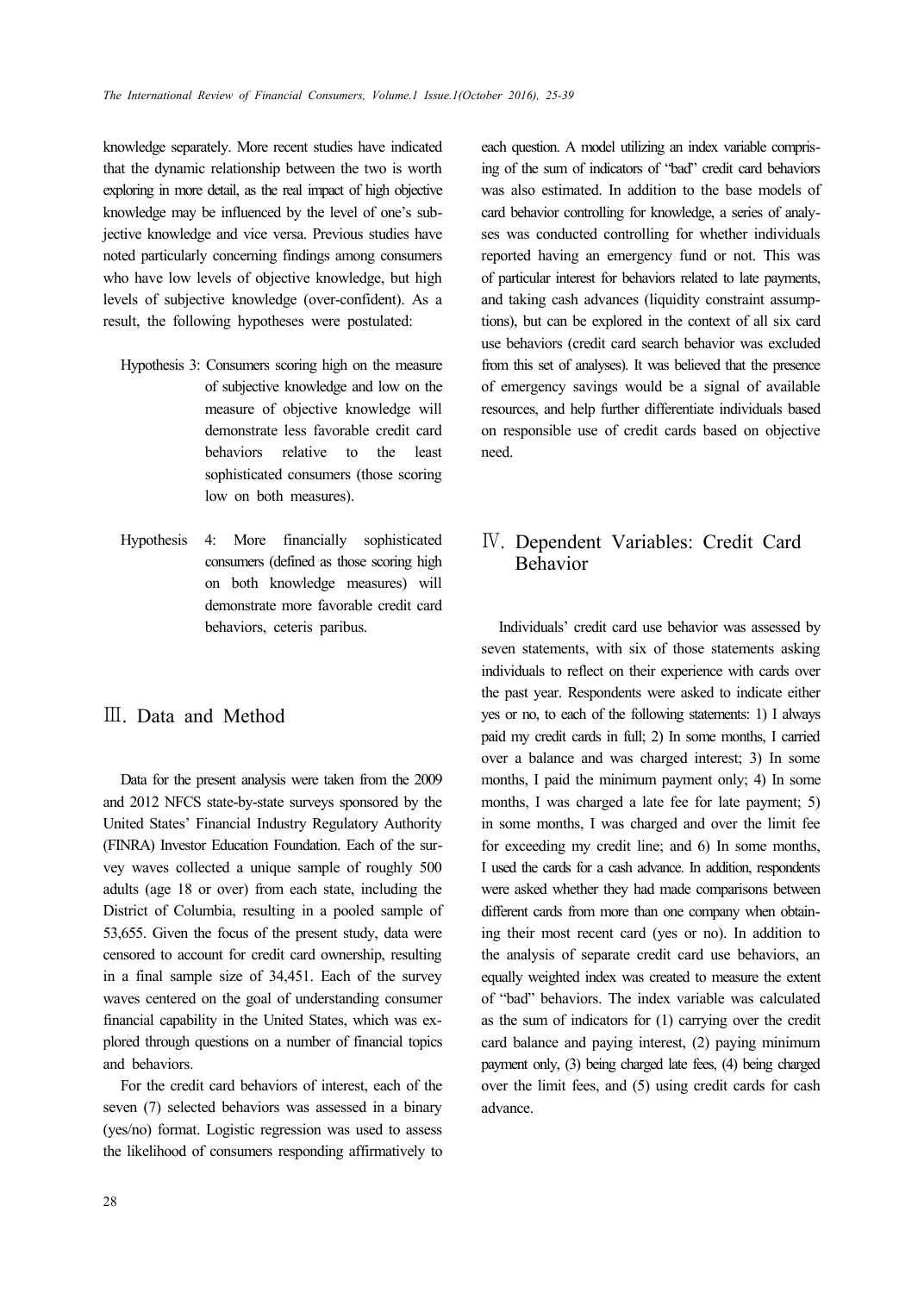## Ⅴ. Independent Variables

**Objective financial knowledge.** Respondents were presented five separate questions designed to assess their objective financial knowledge in the form of product knowledge and numeracy. These questions were structured either in multiple choice (1-3) or true/false (4-5) formats. The questions included in the survey are included below:

- 1. "Suppose you had \$100 in a savings account and the interest rate was 2% per year. After 5 years, how much do you think you would have in the account if you left the money to grow?"
- 2. "Imagine that the interest rate on your savings account was 1% per year and inflation was 2% per year. After 1 year, how much would you be able to buy with the money in this account?"
- 3. "If interest rates rise, what will typically happen to bond prices?"
- 4. "A 15-year mortgage typically requires higher monthly payments than a 30-year mortgage, but the total interest paid over the life of the loan will be less."
- 5. "Buying a single company's stock usually provides a safer return than a stock mutual fund."

For each of the five questions, individuals were coded according to the number of correct answers they provided, with a possible range from 0-5 for the objective financial knowledge index.

**Subjective Financial Knowledge.** In addition to the five objective knowledge questions, both waves of the NFCS included a single question asking individuals to assess their own financial knowledge. Specifically, respondents were asked the following question: "On a scale from 1 to 7, where 1 means very low and 7 means very high, how would you assess your overall financial knowledge?"

**Financial Sophistication.** For the present analysis the objective and subjective financial knowledge scores were further assessed in relation to each other (i.e., the role of subjective financial knowledge was explored controlling for objective knowledge level and vice versa). Four mutually exclusive dummy variables were generated from the data based on individuals' scores on the two knowledge indexes, including: 1) high objective and high subjective knowledge; 2) high objective and low subjective knowledge; 3) low objective and high subjective knowledge; and 4) low objective and low subjective knowledge. To facilitate development of these four categories, individuals were classified as scoring high or low on each index based on sample median scores. For the NFCS sample, the median objective knowledge score was 3, whereas the median subjective financial knowledge score was 5. Further detail on the breakdown of scores across categories can be found in Robb et al. (2015).

**Other Independent Variables (controls).** In addition to the knowledge factors discussed above, the present study included a number of sociodemographic and behavioral controls in the analysis. The selected control variables include survey year, age, gender, education level, marital status, number of children, homeownership status, labor force participation, race, health insurance ownership, household income, whether individuals experienced an income shock in the past year, risk tolerance, difficulty paying bills, emergency savings for 3 months, bank account ownership, use of alternative financial services (e.g., payday loans), and state of residence.

### Ⅵ. Results

#### A. Descriptive Statistics

Appendix A includes weighted descriptive statistics for the pooled (2009 and 2012) sample, as well as a breakdown for each of the separate waves. Overall, roughly 74% of the surveyed population owned at least one credit card. Among that 74%, a little more than one-third (35%) reported comparing different credit card offers for their most recent card acquisition. More than half (54%) of the respondents reported sometimes revolving a positive balance from one month to the next, whereas the remaining 46% reported always paying their credit card in full. Looking at the more costly credit card behaviors, 37% of cardholders reported paying only the minimum payment sometime, 21% indicated being assessed late payment fees, and about 12% of the sample reported paying over the limit fees or taking a cash advance. The index of bad credit card behaviors averaged at 1.36. Just under half (47.5%) of the sample population indicated having an emergency fund to cover up to 3 months of expenses.

Descriptive statistics for financial knowledge are pro-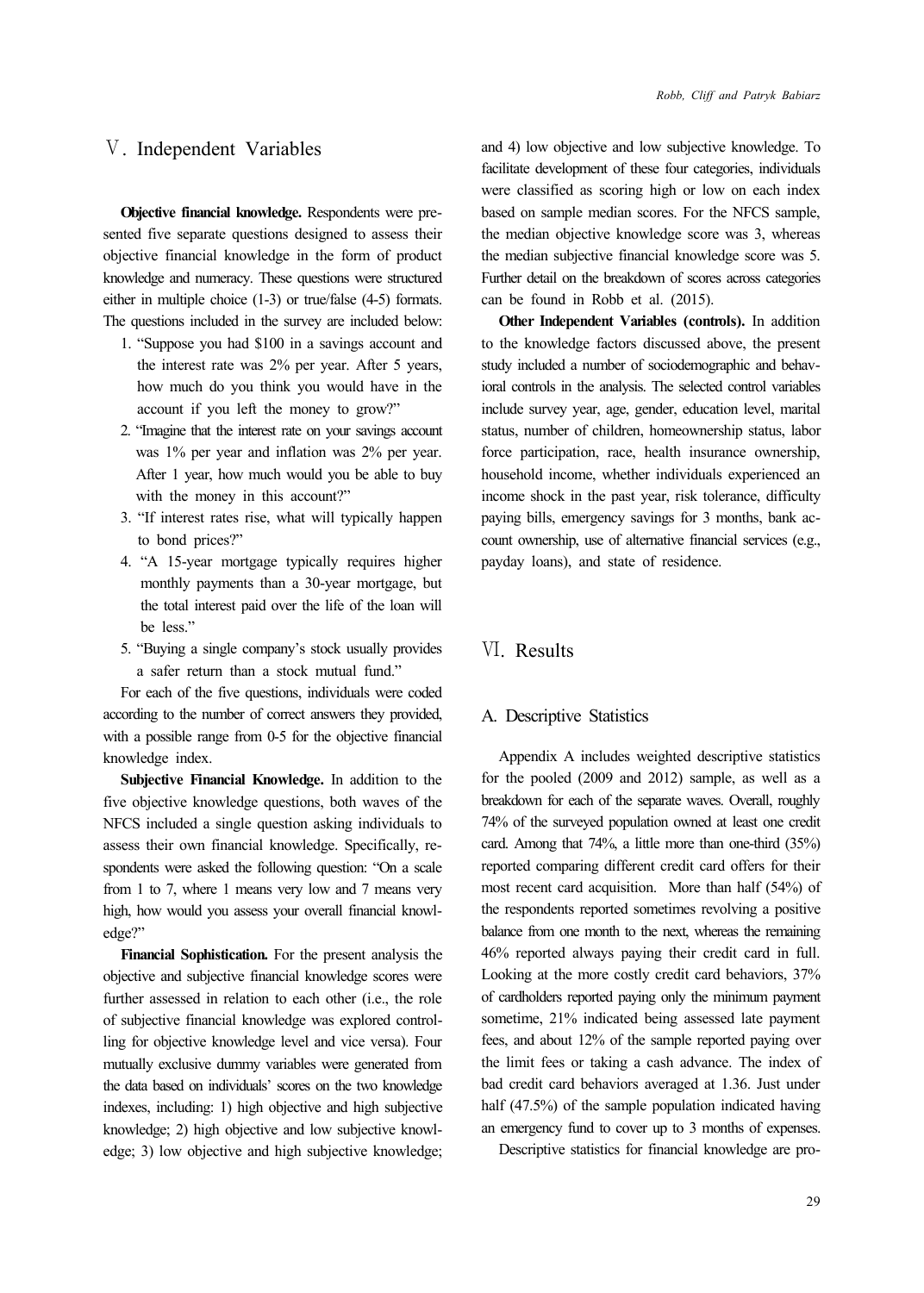|                                     | Full sample | Has credit card |  |
|-------------------------------------|-------------|-----------------|--|
| Financial knowledge (total correct) | 2.94        | 3.18            |  |
| Financial knowledge (subjective)    | 5.04        | 5.21            |  |
| High Objective, High Subjective     | 0.19        | 0.23            |  |
| High Objective, Low Subjective      | 0.22        | 0.25            |  |
| Low Objective, High Subjective      | 0.18        | 0.18            |  |
| Low Objective, Low Subjective       | 0.40        | 0.34            |  |
|                                     |             |                 |  |

**Table 1.** Descriptive Statistics for Card Holders' Financial Knowledge

**Table 2.** Descriptive Statistics for Card Holders' Financial Knowledge based on Seven Card Behaviors.

|                                        |                                                                    |                                                  |                                                        | Has credit card and                                         |                                                          |                                                            |                                                  |
|----------------------------------------|--------------------------------------------------------------------|--------------------------------------------------|--------------------------------------------------------|-------------------------------------------------------------|----------------------------------------------------------|------------------------------------------------------------|--------------------------------------------------|
|                                        | Compared<br>credit card<br>offers on<br>latest card<br>acquisition | Always pays<br>credit card<br>balance in<br>full | <b>Sometimes</b><br>revolves<br>credit card<br>balance | Sometimes<br>pays<br>minimum<br>credit card<br>balance only | Sometimes<br>pays<br>credit card<br>late payment<br>fees | Sometimes<br>pays<br>credit card<br>over-the-limit<br>fees | Sometimes<br>uses<br>credit card<br>cash advance |
| Financial knowledge<br>(total correct) | 3.35                                                               | 3.34                                             | 3.14                                                   | 2.90                                                        | 2.89                                                     | 2.75                                                       | 2.85                                             |
| Financial knowledge<br>(subjective)    | 5.42                                                               | 5.45                                             | 5.07                                                   | 4.99                                                        | 4.88                                                     | 4.91                                                       | 5.17                                             |
| High Objective, High<br>Subjective     | 0.28                                                               | 0.30                                             | 0.19                                                   | 0.15                                                        | 0.13                                                     | 0.11                                                       | 0.17                                             |
| High Objective, Low<br>Subjective      | 0.25                                                               | 0.23                                             | 0.26                                                   | 0.23                                                        | 0.25                                                     | 0.22                                                       | 0.20                                             |
| Low Objective, High<br>Subjective      | 0.21                                                               | 0.20                                             | 0.17                                                   | 0.19                                                        | 0.19                                                     | 0.22                                                       | 0.26                                             |
| Low Objective, Low<br>Subjective       | 0.26                                                               | 0.26                                             | 0.38                                                   | 0.43                                                        | 0.44                                                     | 0.44                                                       | 0.37                                             |

vided in Table 1, and sub-sample comparisons are available controlling for the seven credit card behaviors in Table 2. Consumers who report owning at least one credit card score higher on the measure of objective knowledge and rate their own financial knowledge higher than the full sample, though among cardholders there is significant variation in knowledge scores. Notably, lower objective knowledge is generally associated with more costly credit card behaviors (i.e., paying over the limit fees or making minimum payments). Alternatively, those who compared cards or always paid their balance in full scored the highest on both knowledge measures. Looking at the financial sophistication scores, a much smaller percentage of respondents who reported high cost credit behaviors such as paying over the limit fees are in the high objective-high subjective category, whereas the opposite is true for the low objective-low subjective category.

#### B. Multivariate Analyses

For the initial analysis, three separate models were

run for each of the seven credit card behaviors in question. Each of the estimated models contained all characteristics listed in the descriptive statistics table (Appendix A) as control variables, as well as a dummy variable indicating the year when the NFCS survey was collected. The critical difference was in how knowledge was controlled for. Model I controlled for objective financial knowledge, model II accounted for subjective financial knowledge, and model III accounted for individuals' financial sophistication (combined measure). Table 3 presents a summary of the critical knowledge effects from all of the separate analyses (full results for each of the seven variables available upon request). For consumer credit card search behavior (whether they compared cards), the impacts of both objective (model I) and subjective (model II) financial knowledge were consistently positive for this behavior. In the model of financial sophistication, all of the other categories were more likely to compare cards relative to the low-low category. The second set of models in Table 3 assessed whether consumers reported always paying their credit card balance in full. Objective financial knowledge was not significant as a predictor (model I),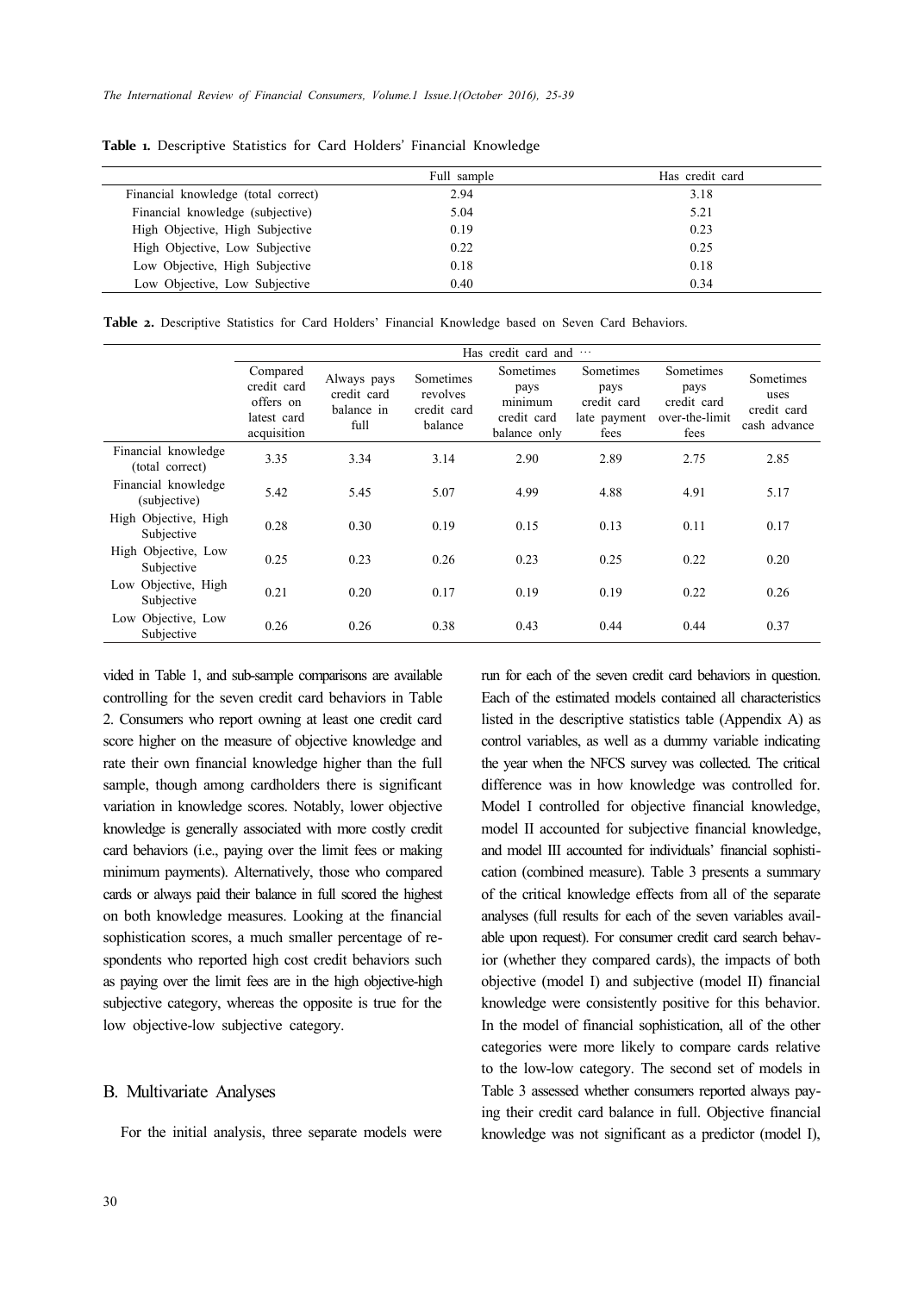though subjective financial knowledge was positively associated with paying cards in full in model II. In model III, each of the sophistication categories was positively associated with paying in full when compared to the low-low reference group.

In looking at whether consumers sometimes revolve a balance, objective knowledge was positively associated with revolving whereas subjective knowledge was inversely related to revolving behavior. Compared to the low-low group, those scoring high on both knowledge measures were less likely to report sometimes revolving. Individuals classified as high objective-low subjective were more likely to report revolving a balance compared to the low-low group, whereas low objective-high subjective respondents were not statistically different. Both objective (model I) and subjective (model II) financial knowledge were inversely associated with the payment of late fees. In model III, all of the sophistication categories were less likely to pay a late fee than those in the low-low knowledge grouping. A similar pattern was noted for paying over the limit fees on cards, as those with either higher objective or subjective knowledge scores were less likely to pay fees of this type (models I and II). In looking at the four sophistication categories, only the high objective-high subjective category was significantly different from the low-low reference category, with those in the high-high being less likely to pay over the limit fees. For cash advance behaviors, objective knowledge alone (model I) was noted as being inversely associated with taking a cash advance, whereas the opposite effect was noted for subjective financial knowledge in model II. Turning to the sophistication categories, only the two mixed categories were significantly different from the reference category of low-low knowledge. Specifically, those with high objective-low subjective knowledge were less likely to employ the cash advance feature, whereas those in the low objective-high subjective category were more likely to take a cash advance.

Finally, the last panel of Table 3 reports estimation results from the proportional-odds ordered logistic regressions that utilize the sum of "bad" behaviors as the dependent variable. Findings pointed to the negative effects of both subjective and objective financial knowledge on the level of unfavorable credit card behaviors. Results for the measures of financial sophistication indicated that, compared to low-low category, both groups of respondents characterized by high objective knowledge were less inclined to engage in "bad" behaviors, and there was no statistically significant difference between the reference category and respondents in the high objective-low subjective group. Compared to the low objective-low subjective category, the magnitude of the negative effect on the sum of unfavorable behaviors was the highest for the high-high category.

#### C. Multivariate Analyses, Reduced Sample

As noted in the methods section above, each of the six selected credit card behaviors was also explored in a separate model with the analysis sample reduced to individuals who reported having emergency saving. Results for the critical knowledge effects are presented in Table 4. In the first analysis (pay balance in full), the significant effect of knowledge was noted for all models. Both the objective and subjective knowledge was positively associated with paying cards in full regularly, and all groups of financial sophistication showed greater likelihood of paying balance in full than the low subjective-low objective knowledge category. Among the respondents who have resources available in the form of an emergency fund, , the sign associated with the effect of objective knowledge on revolving a card balance changed from positive to negative. Additionally, for the measures of financial sophistication, those categorized as high objective-low subjective were no longer significantly different from the reference group. Whether individuals made the minimum payment or not was not changed when controlling for emergency fund ownership. Objective financial knowledge was no longer significant as a predictor of late payment behavior once the estimation samples were limited to individuals with emergency accounts. In addition, the high objective-low subjective category was not significantly different from the low-low group. Over the limit fee behavior displayed a somewhat different effect, as subjective knowledge was found to be not significant in the modified model. Being part of the high objective-low subjective grouping was inversely associated with paying over the limit fees among individuals with emergency fund holding. Subjective financial knowledge was not statistically significant as a predictor of cash advance behavior in the models where emergency fund ownership was controlled for, and those in the high objective-low subjective grouping were no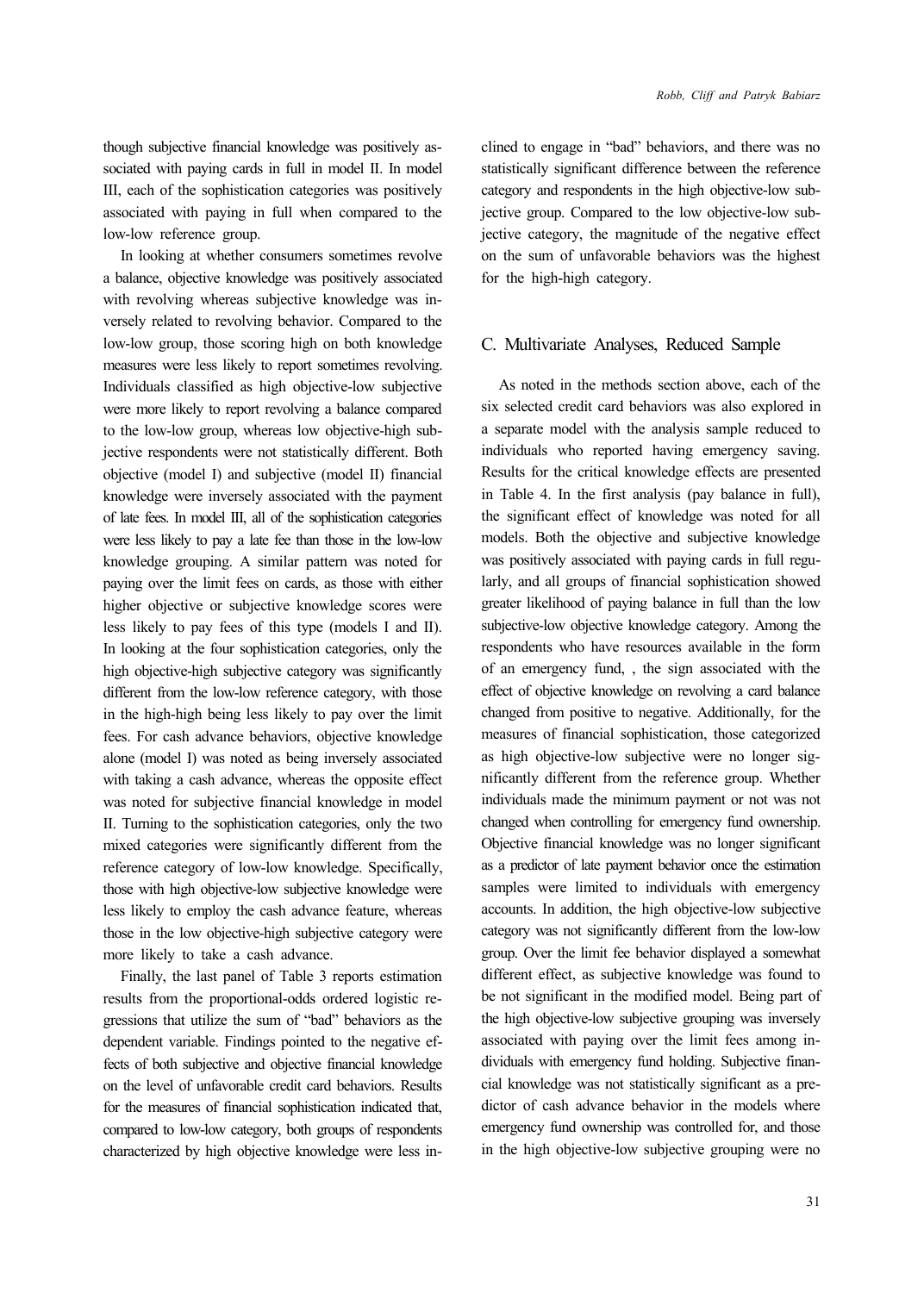|                                                                                                               | Model I |              |       | Model II     |                         | Model III                                                   |  |
|---------------------------------------------------------------------------------------------------------------|---------|--------------|-------|--------------|-------------------------|-------------------------------------------------------------|--|
|                                                                                                               |         | $N = 35,837$ |       | $N = 35,628$ |                         | $N = 35,628$                                                |  |
|                                                                                                               | Odds    | Coeff.       | Odds  | Coeff.       | Odds                    | Coeff.                                                      |  |
| Dependent Variable: Compared Offers                                                                           |         |              |       |              |                         |                                                             |  |
| Objective Knowledge                                                                                           | 1.088   | $0.085***$   |       |              |                         |                                                             |  |
| Subjective Knowledge                                                                                          |         |              | 1.192 | $0.175***$   |                         |                                                             |  |
| Financial Sophistication<br>(Ref: Low-Low)<br>High Obj.-High Sub.<br>High Obj.-Low Sub.<br>Low Obj.-High Sub. |         |              |       |              | 1.601<br>1.265<br>1.488 | 0.471<br>0.235<br>$0.397***$                                |  |
| Dependent Variable: Always Pay Balance in Full                                                                |         |              |       |              |                         |                                                             |  |
| Objective Knowledge                                                                                           | 1.012   | 0.012        |       |              |                         |                                                             |  |
| Subjective Knowledge                                                                                          |         |              | 1.108 | $0.102***$   |                         |                                                             |  |
| Financial Sophistication<br>(Ref: Low-Low)<br>High Obj.-High Sub.<br>High Obj.-Low Sub.<br>Low Obj.-High Sub. |         |              |       |              | 1.302<br>1.087<br>1.313 | 0.264<br>0.083<br>$0.272***$                                |  |
| <b>Dependent Variable: Sometimes Revolve</b>                                                                  |         |              |       |              |                         |                                                             |  |
| Objective Knowledge                                                                                           | 1.037   | $0.037***$   |       |              |                         |                                                             |  |
| Subjective Knowledge                                                                                          |         |              | 0.941 | $-0.061$ *** |                         |                                                             |  |
| Financial Sophistication<br>(Ref: Low-Low)<br>High Obj.-High Sub.<br>High Obj.-Low Sub.<br>Low Obj.-High Sub. |         |              |       |              | 0.838<br>1.060<br>0.953 | $-0.176$<br>0.058<br>$-0.049$                               |  |
| Dependent Variable: Sometimes Pay Minimum Only                                                                |         |              |       |              |                         |                                                             |  |
| Objective Knowledge                                                                                           | 0.915   | $-0.089$ *** |       |              |                         |                                                             |  |
| Subjective Knowledge                                                                                          |         |              | 0.965 | $-0.036$ *** |                         |                                                             |  |
| Financial Sophistication<br>(Ref: Low-Low)<br>High Obj.-High Sub.<br>High Obj.-Low Sub.<br>Low Obj.-High Sub. |         |              |       |              | 0.719<br>0.810<br>0.961 | $-0.330$ <sup>*</sup><br>$-0.211$ <sup>**</sup><br>$-0.039$ |  |
| Dependent Variable: Sometimes Pay Late Payment Fees                                                           |         |              |       |              |                         |                                                             |  |
| Objective Knowledge                                                                                           | 0.954   | $-0.047***$  |       |              |                         |                                                             |  |
| Subjective Knowledge                                                                                          |         |              | 0.864 | $-0.147***$  |                         |                                                             |  |
| Financial Sophistication<br>(Ref: Low-Low)<br>High Obj.-High Sub.<br>High Obj.-Low Sub.<br>Low Obj.-High Sub. |         |              |       |              | 0.632<br>0.924<br>0.794 | $-0.458$ ***<br>$-0.079$ <sup>*</sup><br>$-0.230$ ***       |  |
| Dependent Variable: Sometimes Pay Over the Limit Fees                                                         |         |              |       |              |                         |                                                             |  |
| Objective Knowledge                                                                                           | 0.938   | $-0.064$ *** |       |              |                         |                                                             |  |
| Subjective Knowledge                                                                                          |         |              | 0.944 | $-0.058$ *** |                         |                                                             |  |
| Financial Sophistication<br>(Ref: Low-Low)<br>High Obj.-High Sub.                                             |         |              |       |              | 0.739                   | $-0.302$ ***                                                |  |

## **Table 3.** Results Summary for Logistic Regressions of Credit Card Behaviors.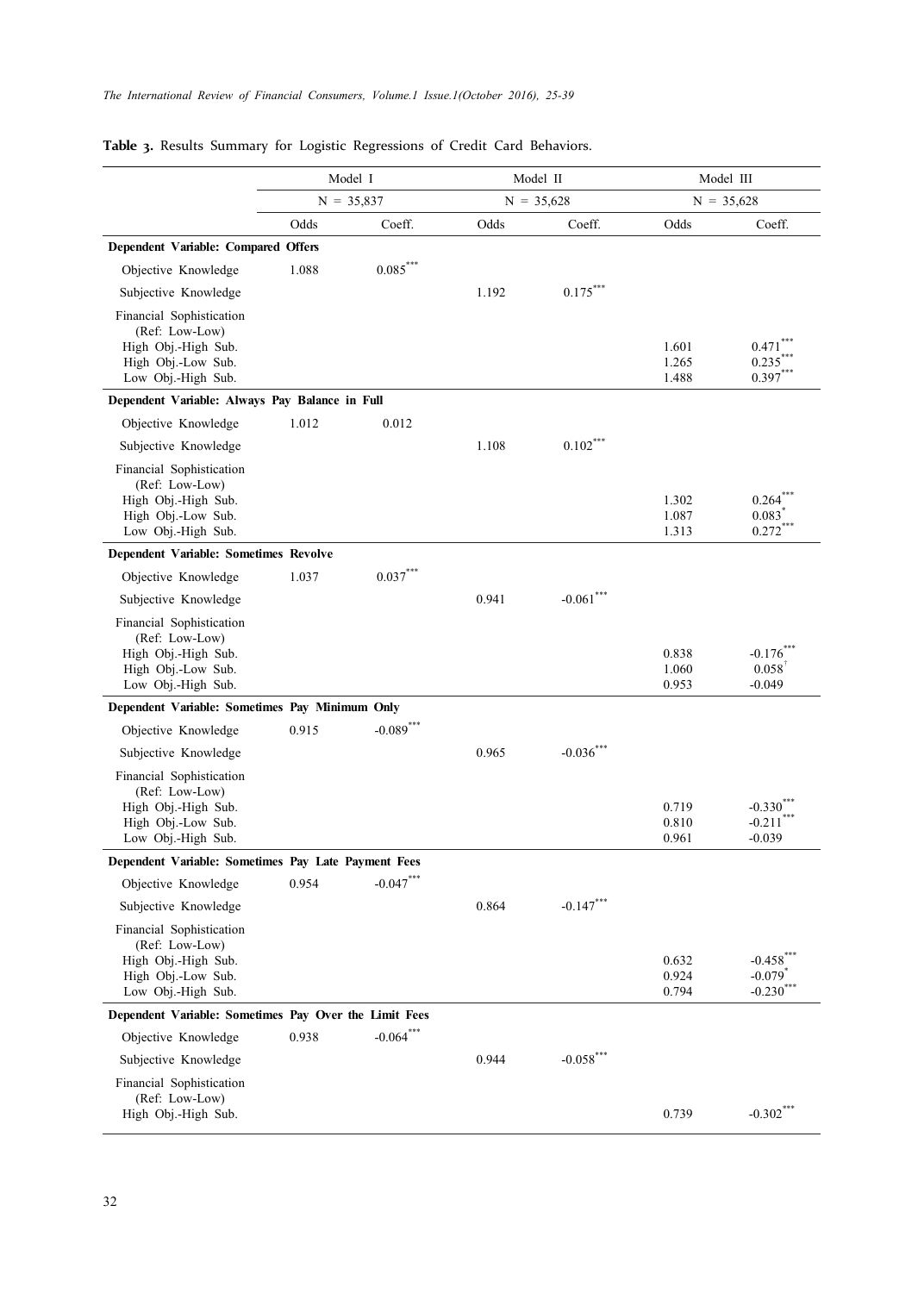| High Obj.-Low Sub.<br>Low Obj.-High Sub.                                                                      |       |                 |       |                 | 0.931<br>1.068          | $-0.072$<br>0.065                             |
|---------------------------------------------------------------------------------------------------------------|-------|-----------------|-------|-----------------|-------------------------|-----------------------------------------------|
| Dependent Variable: Sometimes Take Cash Advance                                                               |       |                 |       |                 |                         |                                               |
| Objective Knowledge                                                                                           | 0.932 | $-0.070***$     |       |                 |                         |                                               |
| Subjective Knowledge                                                                                          |       |                 | 1.046 | $0.045$ **      |                         |                                               |
| Financial Sophistication<br>(Ref: Low-Low)<br>High Obj.-High Sub.<br>High Obj.-Low Sub.<br>Low Obj.-High Sub. |       |                 |       |                 | 0.945<br>0.885<br>1.311 | $-0.057$<br>$-0.123$ <sup>*</sup><br>0.271    |
| Dependent Variable: Sum of "Bad" Behaviors (Proportional-odds Ordered Logit)                                  |       |                 |       |                 |                         |                                               |
| Objective Knowledge                                                                                           | 0.969 | ***<br>$-0.032$ |       |                 |                         |                                               |
| Subjective Knowledge                                                                                          |       |                 | 0.934 | ***<br>$-0.068$ |                         |                                               |
| Financial Sophistication<br>(Ref: Low-Low)<br>High Obj.-High Sub.<br>High Obj.-Low Sub.<br>Low Obj.-High Sub. |       |                 |       |                 | 0.755<br>0.934<br>0.961 | $-0.281$<br>$-0.068$ <sup>*</sup><br>$-0.040$ |

Significance levels are: \*\*\*  $p \le 001$ , \*\*  $p \le 01$ , \*  $p \le 05$ , †  $p \le 10$ . All models additionally include control variables for respondent's age, gender, education, marital status, number of children, home ownership, l income, recent experiences of income shocks, attitude towards taking financial risks, indicators of financial difficulties, having emergency savings, having a bank account, and indicators for recent utilization of alternative financial services such as auto title loans, payday loans, tax refund anticipation checks, pawn shops, or rent-to-own stores.

longer significantly different from the reference category of low objective-low subjective knowledge. Finally, the role of objective and subjective knowledge on the amount of "bad" credit card behaviors was similar in the sample of respondents with emergency savings and the full sample.

### D. Discussion and Conclusions

Credit cards remain a critical tool for consumers in a modern economy, offering easy access to short term borrowing at a reasonable cost. However, these tools can be troublesome for consumers if they are not used effectively, and costs can quickly become a financial burden if consumers are not mindful of their spending habits. Conceptually, the seven credit card behaviors explored can be divided into two categories. One category can reasonably be considered as positive credit card use behaviors, and it includes comparison shopping for cards as well as always paying off the balance in full each month. The other category can be viewed as more negative credit card behaviors, as they entail the accrual of additional costs for consumers in the forms of interest or penalties. This category includes sometimes revolving a balance, making only the minimum payment, paying late fees, paying over the limit fees, and utilization of the cash advance feature.

The data provided strong support for Hypothesis 1, as more knowledgeable consumers (from an objective knowledge standpoint) were noted as engaging in more positive credit card use behaviors. Hypothesis 2 was partially supported, as consumers scoring higher on the measure of subjective knowledge generally engaged in better credit card behaviors. This finding was largely consistent with previous findings suggesting that subjective financial knowledge may be a critical predictor of positive financial behavior (Robb & Woodyard, 2011; Xiao et al., 2011). The positive impact of subjective knowledge was noted across behaviors with the exception of cash advance behavior. In Table 3, those with higher subjective financial knowledge were more likely to report taking a cash advance (subjective knowledge did not remain significant as a predictor of cash advance behavior when controlling for possessing of emergency funds).

Some support was noted for Hypothesis 3, though the weight of the evidence would favor a rejection or modification of this hypothesis. More confident consumers (this includes both categories with high scores on the subjective measure) were more likely to engage in search and to always pay their balance in full relative to the low-low grouping, which ran counter to the assumptions of hypothesis 3. There was some interest in seeing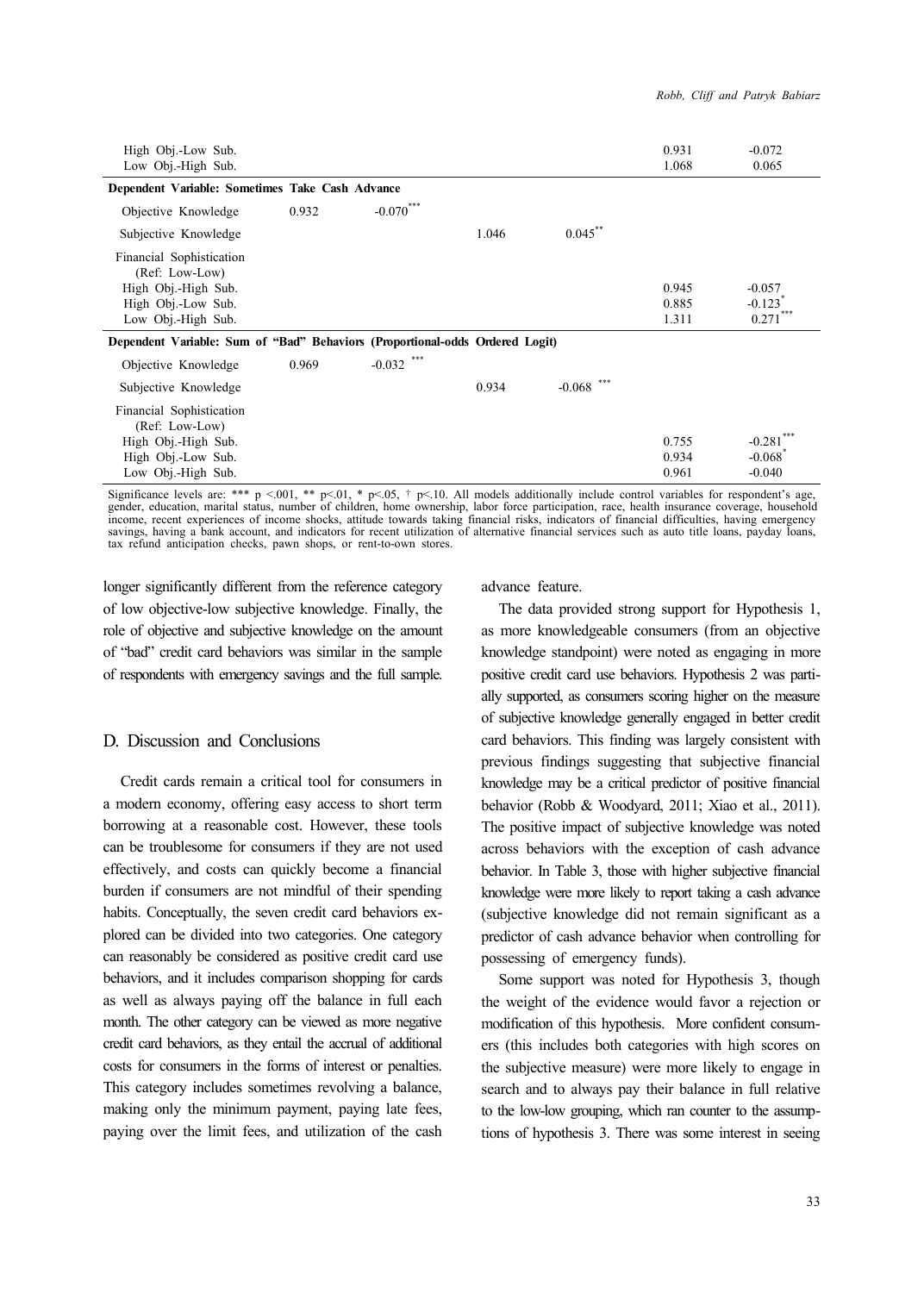**Table 4.** Results Summary for Logistic Regressions of Credit Card Behaviors among Respondents who have Emergency Funds. (N = 16,941)

|                                                                                                               |       | Model I      |       | Model II<br>Model III |                         |                                                |  |
|---------------------------------------------------------------------------------------------------------------|-------|--------------|-------|-----------------------|-------------------------|------------------------------------------------|--|
|                                                                                                               | Odds  | Coeff.       | Odds  | Coeff.                | Odds                    | Coeff.                                         |  |
| Always Pay Balance in Full                                                                                    |       |              |       |                       |                         |                                                |  |
| Objective Knowledge                                                                                           | 1.057 | $0.055***$   |       |                       |                         |                                                |  |
| Subjective Knowledge                                                                                          |       |              | 1.140 | $0.131***$            |                         |                                                |  |
| Financial Sophistication<br>(Ref: Low-Low)<br>High Obj.-High Sub.<br>High Obj.-Low Sub.<br>Low Obj.-High Sub. |       |              |       |                       | 1.402<br>1.190<br>1.305 | 0.338<br>0.174<br>0.266                        |  |
| <b>Sometimes Revolve</b>                                                                                      |       |              |       |                       |                         |                                                |  |
| Objective Knowledge                                                                                           | 0.948 | $-0.053***$  |       |                       |                         |                                                |  |
| Subjective Knowledge                                                                                          |       |              | 0.919 | $-0.084$ ***          |                         |                                                |  |
| Financial Sophistication<br>(Ref: Low-Low)<br>High Obj.-High Sub.<br>High Obj.-Low Sub.<br>Low Obj.-High Sub. |       |              |       |                       | 0.738<br>0.930<br>0.938 | $-0.304$ <sup>**</sup><br>$-0.073$<br>$-0.064$ |  |
| <b>Sometimes Pay Minimum Only</b>                                                                             |       |              |       |                       |                         |                                                |  |
| Objective Knowledge                                                                                           | 0.839 | $-0.176$ *** |       |                       |                         |                                                |  |
| Subjective Knowledge                                                                                          |       |              | 0.952 | $-0.050^{\degree}$    |                         |                                                |  |
| Financial Sophistication<br>(Ref: Low-Low)<br>High Obj.-High Sub.<br>High Obj.-Low Sub.<br>Low Obj.-High Sub. |       |              |       |                       | 0.607<br>0.686<br>0.953 | $-0.500$<br>$-0.378$<br>$-0.048$               |  |
| <b>Sometimes Pay Late Payment Fees</b>                                                                        |       |              |       |                       |                         |                                                |  |
| Objective Knowledge                                                                                           | 0.959 | $-0.042$     |       |                       |                         |                                                |  |
| Subjective Knowledge                                                                                          |       |              | 0.809 | $-0.212$ ***          |                         |                                                |  |
| Financial Sophistication<br>(Ref: Low-Low)<br>High Obj.-High Sub.<br>High Obj.-Low Sub.<br>Low Obj.-High Sub. |       |              |       |                       | 0.578<br>1.043<br>0.753 | $-0.549$<br>0.042<br>$-0.283$                  |  |
| Sometimes Pay Over the Limit Fees                                                                             |       |              |       |                       |                         |                                                |  |
| Objective Knowledge                                                                                           | 0.812 | $-0.208$ *** |       |                       |                         |                                                |  |
| Subjective Knowledge                                                                                          |       |              | 1.077 | 0.075                 |                         |                                                |  |
| Financial Sophistication<br>(Ref: Low-Low)<br>High Obj.-High Sub.<br>High Obj.-Low Sub.<br>Low Obj.-High Sub. |       |              |       |                       | 0.660<br>0.758<br>1.104 | $-0.416$<br>$-0.277$ <sup>†</sup><br>0.099     |  |
| <b>Sometimes Take Cash Advance</b>                                                                            |       |              |       |                       |                         |                                                |  |
| Objective Knowledge                                                                                           | 0.906 | $-0.099$ *** |       |                       |                         |                                                |  |
| Subjective Knowledge                                                                                          |       |              | 1.059 | 0.057                 |                         |                                                |  |
| Financial Sophistication<br>(Ref: Low-Low)<br>High Obj.-High Sub.<br>High Obj.-Low Sub.<br>Low Obj.-High Sub. |       |              |       |                       | 0.869<br>0.897<br>1.255 | $-0.140$<br>$-0.108$<br>0.227                  |  |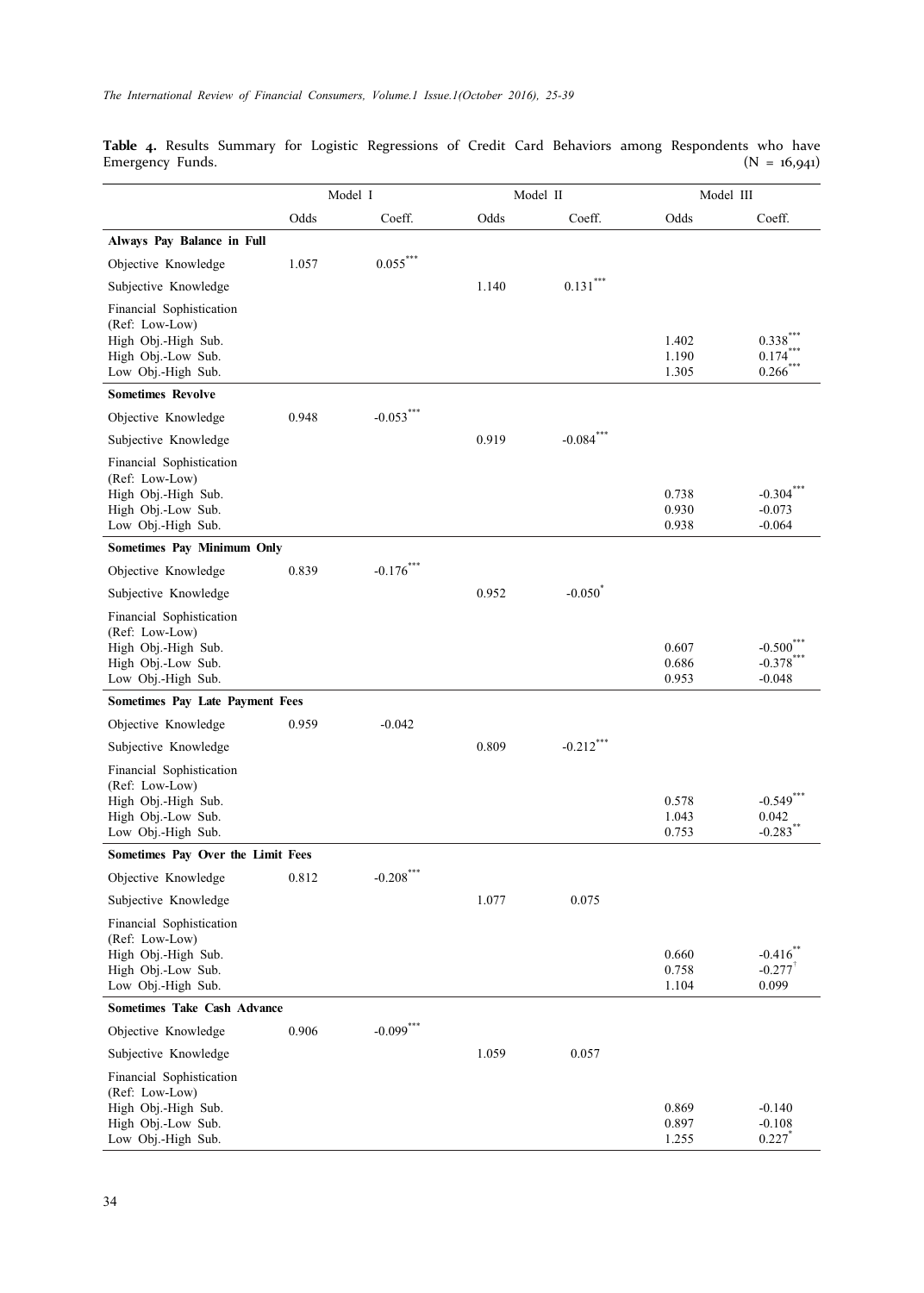| Dependent Variable: Sum of "Bad" Behaviors (Proportional-odds Ordered Logit) |       |              |       |            |       |              |
|------------------------------------------------------------------------------|-------|--------------|-------|------------|-------|--------------|
| Objective Knowledge                                                          | 0.912 | $-0.092$ *** |       |            |       |              |
| Subjective Knowledge                                                         |       |              | 0.916 | $-0.87***$ |       |              |
| Financial Sophistication<br>(Ref: Low-Low)                                   |       |              |       |            |       |              |
| High Obj.-High Sub.                                                          |       |              |       |            | 0.684 | $-0.380$ *** |
| High Obj.-Low Sub.                                                           |       |              |       |            | 0.872 | $-0.127***$  |
| Low Obj.-High Sub.                                                           |       |              |       |            | 0.947 | $-0.055$     |

Significance levels are: \*\*\* p <.001, \*\* p<.01, \* p<.05, † p<.10. All models additionally include control variables for respondent's age, gender, education, marital status, number of children, home ownership, labor force participation, race, health insurance coverage, household<br>income, recent experiences of income shocks, attitude towards taking financial ri checks, pawn shops, or rent-to-own stores.

<sup>a</sup> This is the only statistic that is calculated for the entire pooled NFCS sample, other statistics are calculated for credit card holders only.

whether this subjective financial knowledge could be a negative in cases where objective knowledge was lacking (i.e., cases of possible overconfidence). Analysis of consumer use of high cost borrowing instruments like payday loans and auto-title loans suggested that overconfidence could be particularly concerning (Robb et al., 2015). Among many of the negative card behaviors (revolve a balance, minimum payment, and pay over the limit fees), no significant differences were noted between those in the low objective-high subjective category and the low objective-low subjective classification (thus favoring a rejection of H3). Further, more confident consumers were noted as being less likely to pay late payment fees. Support for H3 was noted when looking at cash advance behavior. The results do generally suggest that a distinction be made between cash advance behavior and the other credit card use measures, as the cash advance results were consistent with data from consumer use of alternative financial services (Robb et al., 2015). In the case of cash advance behavior, consumers with low objective but high subjective knowledge are 31% more likely to use this card feature. This is generally supportive of hypothesis 3, and previous explorations of consumer overconfidence with regard to borrowing (Robb et al., 2015), and raises some questions regarding how consumers might classify these different borrowing decisions.

It was hypothesized (H4) that more sophisticated consumers would be more likely to display favorable behaviors (and thus less likely to display costly behaviors), and the results are generally supportive of this assertion. Consistent with the prior findings on card utilization (Allgood & Walstad, 2013), the least knowledgeable (low objective-low subjective) consumers were consistently more likely to demonstrate the least favorable behaviors when compared to those in the high objective-high subjective category, with utilization of cash advances serving as the one exception. For the model of cash advance behavior, no significant differences were noted between the two extreme categories, however, those in the low objective-high subjective category were more likely to report taking a cash advance compared to the least sophisticated group.

Overall, the initial analysis of credit card use behaviors does not provide as straightforward a picture of knowledge and behavior as has been noted for other financial behaviors. There is a general picture of behavioral improvements associated with higher levels of both objective and subjective knowledge, though the results reinforce earlier assertions that multiple knowledge dimensions may be at work in consumer behavior, and simple models of objective financial literacy may provide an incomplete picture. This narrative is confirmed by estimations that utilize the index of "bad" behaviors, as both objectivelyand subjectively-assessed knowledge variables were negatively correlated with the extent of unfavorable behaviors. However, the overconfident consumers (low objective-high subjective knowledge) were not statistically different from consumers with the least amount of both objective and subjective knowledge.

When controlling for emergency saving as a rough indication of financial security, there are some notable differences in the output for four of the six credit card models. Whether individuals always pay their balance in full or sometimes make only the minimum payment were not substantively different for the restricted sample. Among those who reported having emergency funds, objective knowledge was inversely associated with revolving a balance (representing a sign change from the initial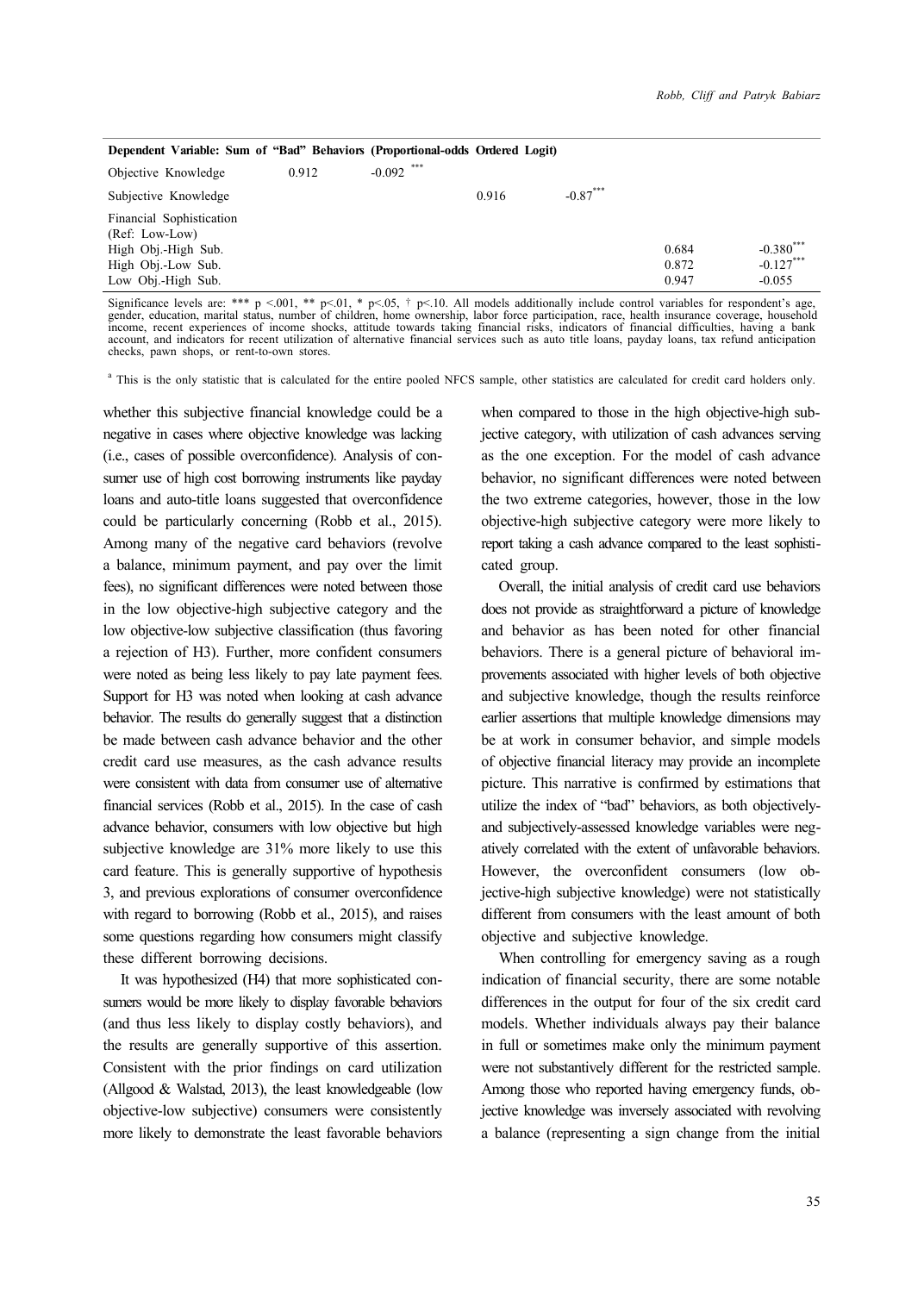model of all respondents). In other cases, certain knowledge measures transitioned from being significant to being not significant (as was the case for objective knowledge in the model of late payments and subjective knowledge in the models of paying over the limit fees and taking cash advances). Interestingly, when looking at cash advance behavior the story of overconfidence from the original models was reinforced by the results for the restricted sample, as those with low objective-high subjective knowledge were 25% more likely to indicate taking a cash advance.

The present study provides further evidence of the complex association between knowledge and behavior, while also providing some support for the assertion that more knowledgeable consumers experience better outcomes in terms of reported financial behavior. The critical distinction made in this manuscript has to do with exactly how knowledge is defined, as simply having greater objective financial knowledge may not be as effective a predictor of outcomes and behaviors as more sophisticated measures that acknowledge the multi-dimensional nature of this construct. By accounting for both objective and subjective knowledge in an exploration of various unique credit card use behaviors, a more complete understanding of the nuances of consumer decision-making can be achieved. The present findings are not suggestive of consumer overconfidence being a significant concern with regard to most credit card behaviors. Rather, findings are consistent with previous models indicating that naïve consumers are at the most risk for credit card abuse (Ausubel, 1991; Soman & Cheema, 2002). The addition of subjective knowledge provides a more detailed framework from which consumer naiveté can be explored.

Overall, the findings suggest that boosting consumer confidence along with objective knowledge may be beneficial, and that programs that focus exclusively on improving objective knowledge may be limited in their impact on consumers. As noted, the findings do appear to vary based on the behavior being explored as the particular knowledge measures employed had notably different associations when considering cash advance behavior. For cash advance behavior (and presumably other behaviors like it) it appears to be critical that consumers have an accurate understanding of their own financial knowledge to ensure effective financial decision-making, particularly in light of the findings when controlling for emergency saving account ownership.

The present study is not without limitations. Since the analyses are based on cross-sectional data, true causal effects cannot be determined between consumers' financial knowledge and credit card use. Further, results are limited based on credit card behaviors being self-reported by consumers, as there is potential for misrepresentation of behavior or errors in recall or reporting. The objective measure of knowledge, though widely used in the empirical literature, is limited in scope. The use of five relatively simple questions to judge financial knowledge has been employed by a number of other surveys and studies, but that does not mean that it is the most effective or accurate measure. Additional work needs to be done to refine not only the objective measure, but also subjective assessment metrics to ensure the most accurate representation of financial sophistication.

## References

- Allgood, S., & Walstad, W. (2013). Financial literacy and credit card behaviors: A cross-sectional analysis by age. *Numeracy*, 6(2), Article 3, 1-26.
- Ausubel, L. (1991). The failure of competition in the credit card market. *American Economic Review, 81*(1), 50–81.
- Babiarz, P., & Robb, C. A. (2014). Financial literacy and emergency saving. *Journal of Family and Economic Issues 35*(1), 40-50.
- Borden, L. M., Lee, S. A., Serido, J., & Collins, D. (2008). Changing college students' financial knowledge, attitudes, and behavior through seminar participation. *Journal of Family and Economic Issues, 29*(1), 23–40.
- Braunsberger, K., Lucas, L. A., & Roach, D. (2004). The effectiveness of credit-card regulation for vulnerable consumers. *Journal of Services Marketing, 18*(5), 358–370.
- Braunstein, S., & Welch, C. (2002). Financial literacy: An overview of practice, research, and policy. *Federal Reserve Bulletin, 88*, 445–457.
- Chen, H., & Volpe, R. P. (1998). An analysis of personal financial literacy among college students. *Financial Services Review, 7*(2), 107–128.
- Collins, J. M. (2007). Exploring the design of financial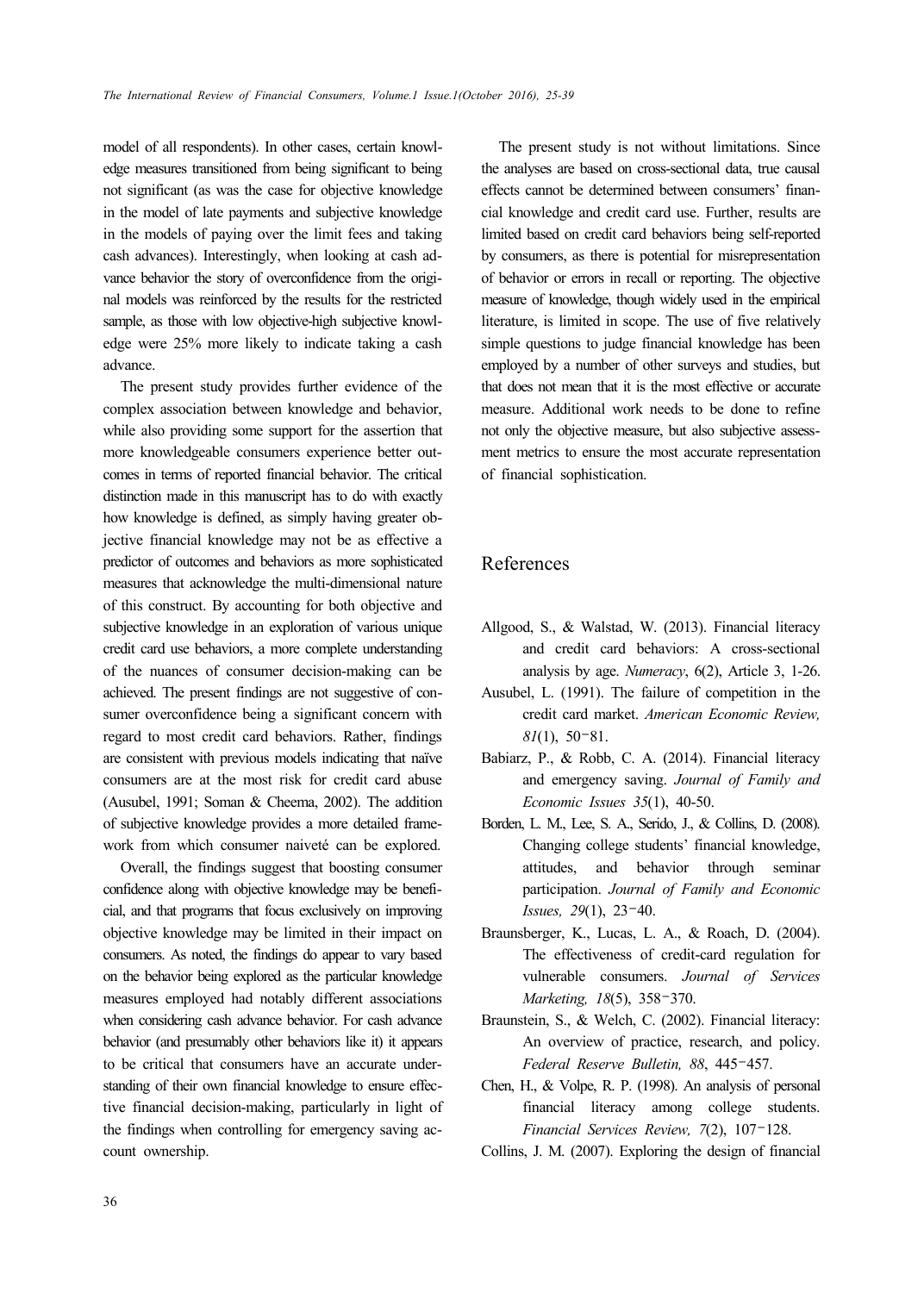counseling for mortgage borrowers in default. *Journal of Family and Economic Issues, 28*(2), 207–226.

- Credit Card Accountability Responsibility and Disclosure Act of 2009 (enacted), H. R. 627, 111th Cong., 1st Sess. (2009).
- Cude, B. J., Lawrence, F. C., Lyons, A. C. Metzger, K., LeJeune, E., Marks, L., & Machtmes, K. (2006). College students and financial literacy: What they know and what we need to learn. Proceedings of the 33rd conference of the Eastern Family Economics-Resource Management Association, pp. 102–109.
- Federal Reserve (2016). Statistical Release, G19, Consumer Credit. Available at: http://www.federalreserve.gov/releases/g19/curre nt/g19.pdf.
- Feinberg, R. A. (1986). Credit cards as spending facilitating stimuli: A conditioning interpretation. *Journal of Consumer Research, 13*(3), 348–356.
- Gross, D. B. & Souleles, N. S. (2002). Do liquidity constraints and interest rates matter for consumer behavior? Evidence from credit card data. *The Quarterly Journal of Economics, 117*(1), 149-185.
- Haynes-Bordas, R., Kiss, D. E., & Yilmazer, T. (2008). Effectiveness of financial education on financial management behavior and account usage: Evidence from a 'second chance' program. *Journal of Family and Economic Issues, 29*(3), 362–390.
- Heidhues, P. & Koszegi, B. (2010). Exploiting naiveté about self-control in the credit market. *American Economic Review*, *100*(5): 2279-2303.
- Hilgert, M. A., Hogarth, J. M., & Beverly, S. G. (2003). Household financial management: The connection between knowledge and behavior. *Federal Reserve Bulletin, 89*, 309–322.
- Lusardi, A. (2008). Financial literacy: An essential tool for informed consumer choice? (No. w14084). National Bureau of Economic Research. Available at: http://www.nber.org/papers/w14084.pdf.
- Lusardi, A., & Mitchell, O. (2011). Financial literacy around the world: An overview. (No. w17107) National Bureau of Economic Research. Available at: http://www.nber.org/papers/w17107.pdf.
- Mottola, G. R. (2012). In our best interest: Women, financial literacy and credit card behavior. *Insights:*

*American Financial Capability*, April. FINRA Investor Education Foundation.

- Ricaldi, L. C. (2015). Three essays on consumer credit card behavior. Unpublished Doctoral Dissertation. Texas Tech University.
- Robb, C. A. (2011). Financial knowledge and credit card behavior of college students. *Journal of Family and Economic Issues*, *32*(4), 690-698.
- Robb, C., Babiarz, P., Woodyard, A., and Seay, M. (2015) Bounded rationality and use of alternative financial services. *Journal of Consumer Affairs, 49*(2), 407-435.
- Robb, C. A., & Sharpe, D. L. (2009). Effect of personal financial knowledge on college students' credit card behavior. *Journal of Financial Counseling and Planning, 20*(1), 25–40.
- Robb, C. A., & Woodyard, A. S. (2011). Financial knowledge and 'best practice' behavior. *Journal of Financial Counseling and Planning, 22*(1), 36– 46.
- Scott, R. H., III. (2010). Credit card ownership among American high school seniors: 1997–2008. *Journal of Family and Economic Issues, 31*(2), 151–160.
- Simon, H. (2000). Bounded rationality in social science: Today and tomorrow. *Mind & Society, 1*, 249-270.
- Soman, D., & Cheema, A. (2002). The effect of credit on spending decisions: The role of the credit limit and credibility. *Marketing Science, 21*(1), 32–53.
- Stango, V., & Zinman, J. (2009). What do consumers really pay on their checking and credit card accounts? Explicit, implicit, and avoidable costs. *American Economic Review, 99*(2), 424-429.
- Xiao, J. J., Chen, C., & Chen, F. (2014). Consumer financial capability and financial satisfaction. *Social Indicators Research, 118*, 415-432.
- Xiao, J. J., Tang, C., Serido, J., & Shim, S. (2011). Antecedents and consequences of risky credit behavior among college students: Application and extension of the Theory of Planned Behavior. *Journal of Public Policy & Marketing*, *30*(2), 239-245.

| Received/ | 2016.05.01 |
|-----------|------------|
| Revised/  | 2016.07.26 |
| Accepted/ | 2016.09.07 |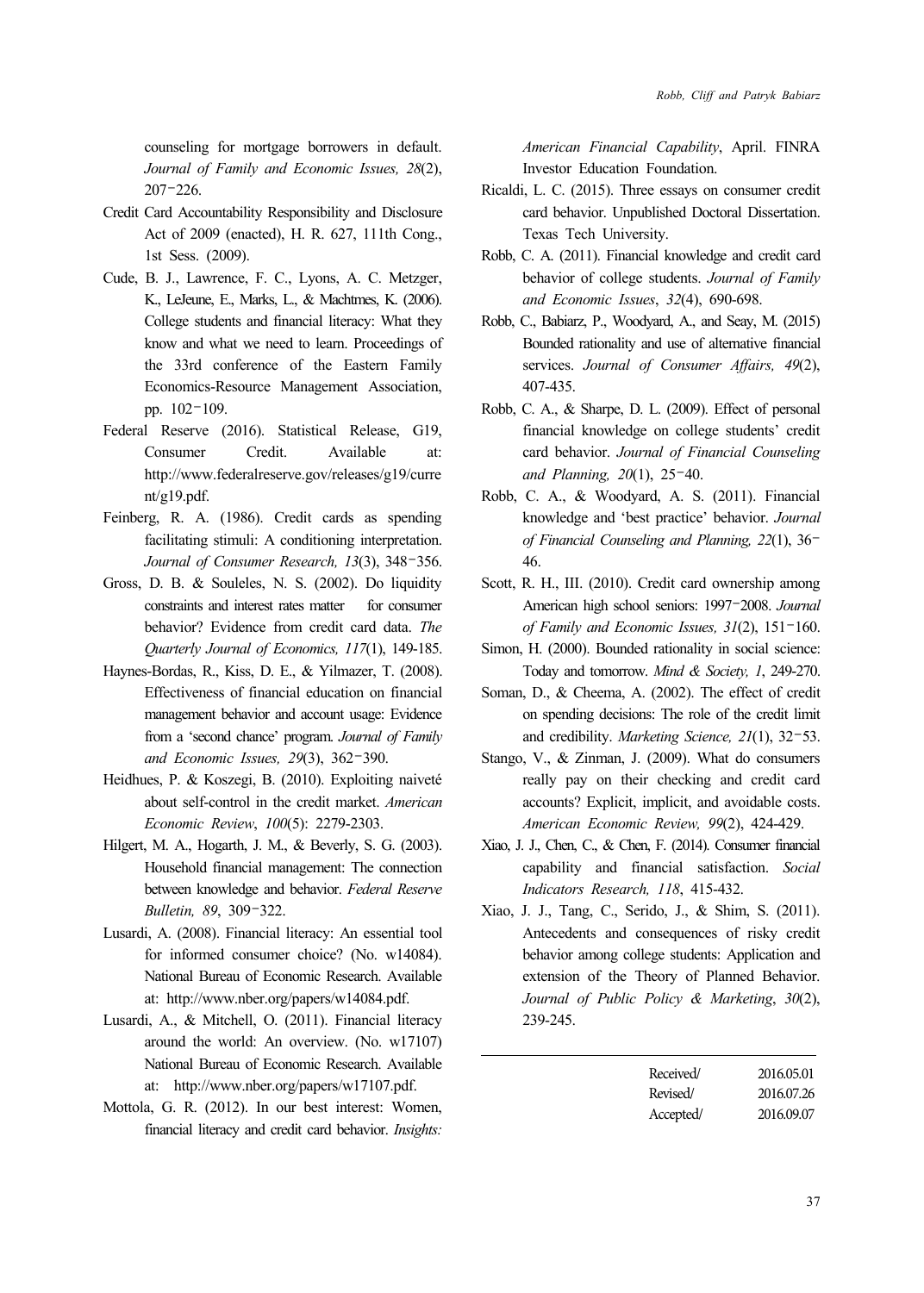# Appendix

**Table A**. Weighted descriptive statistics, sample of credit card holders.

| Variable                                                 | Pooled<br>surveys | 2009   | 2012   |
|----------------------------------------------------------|-------------------|--------|--------|
| Has a credit card <sup>a</sup>                           | 0.7389            | 0.7482 | 0.7287 |
| Compared credit card offers on latest card acquisition   | 0.3472            | 0.3423 | 0.3527 |
| Always pays credit card balance in full                  | 0.4567            | 0.4182 | 0.4999 |
| Sometimes revolves credit card balance                   | 0.5407            | 0.5753 | 0.5019 |
| Sometimes pays minimum credit card balance only          | 0.3771            | 0.4022 | 0.3488 |
| Sometimes pays credit card late payment fees             | 0.2177            | 0.2635 | 0.1659 |
| Sometimes pays credit card over-the-limit fees           | 0.1225            | 0.1572 | 0.0833 |
| Sometimes uses credit card cash advance                  | 0.1233            | 0.1314 | 0.1142 |
| Sum of bad credit card behaviors (previous five dummies) | 1.36              | 1.50   | 1.19   |
| Financial knowledge (total correct)                      | 3.18              | 3.20   | 3.15   |
| Interest correct                                         | 0.7999            | 0.8098 | 0.7888 |
| Inflation correct                                        | 0.6839            | 0.6919 | 0.6750 |
| Bond price correct                                       | 0.3137            | 0.3048 | 0.3238 |
| Mortgage correct                                         | 0.8085            | 0.8064 | 0.8108 |
| Risk correct                                             | 0.5730            | 0.5918 | 0.5517 |
| Financial knowledge (subjective)                         | 5.21              | 5.10   | 5.33   |
| Objective-subjective financial knowledge assessment:     |                   |        |        |
| High Objective, High Subjective                          | 0.23              | 0.22   | 0.25   |
| High Objective, Low Subjective                           | 0.25              | 0.27   | 0.22   |
| Low Objective, High Subjective                           | 0.18              | 0.16   | 0.21   |
| Low Objective, Low Subjective                            | 0.34              | 0.35   | 0.32   |
| Respondent's age:                                        |                   |        |        |
| 18-24                                                    | 0.0982            | 0.1058 | 0.0897 |
| 25-34                                                    | 0.1703            | 0.1644 | 0.1769 |
| 35-44                                                    | 0.1705            | 0.1800 | 0.1597 |
| 45-54                                                    | 0.1949            | 0.1964 | 0.1932 |
| 55-64                                                    | 0.1820            | 0.1748 | 0.1901 |
| 65 or older                                              | 0.1841            | 0.1785 | 0.1904 |
| Female                                                   | 0.5017            | 0.5068 | 0.4959 |
| Respondent's education:                                  |                   |        |        |
| No high school                                           | 0.0307            | 0.0194 | 0.0433 |
| High school                                              | 0.2592            | 0.2570 | 0.2617 |
| Some college                                             | 0.3981            | 0.4191 | 0.3743 |
| College                                                  | 0.1893            | 0.1864 | 0.1925 |
| Post grad                                                | 0.1228            | 0.1181 | 0.1281 |
| Married                                                  | 0.6696            | 0.6632 | 0.6767 |
| Number of children                                       | 0.7091            | 0.7079 | 0.7105 |
| Homeowner                                                | 0.6864            | 0.6793 | 0.6944 |